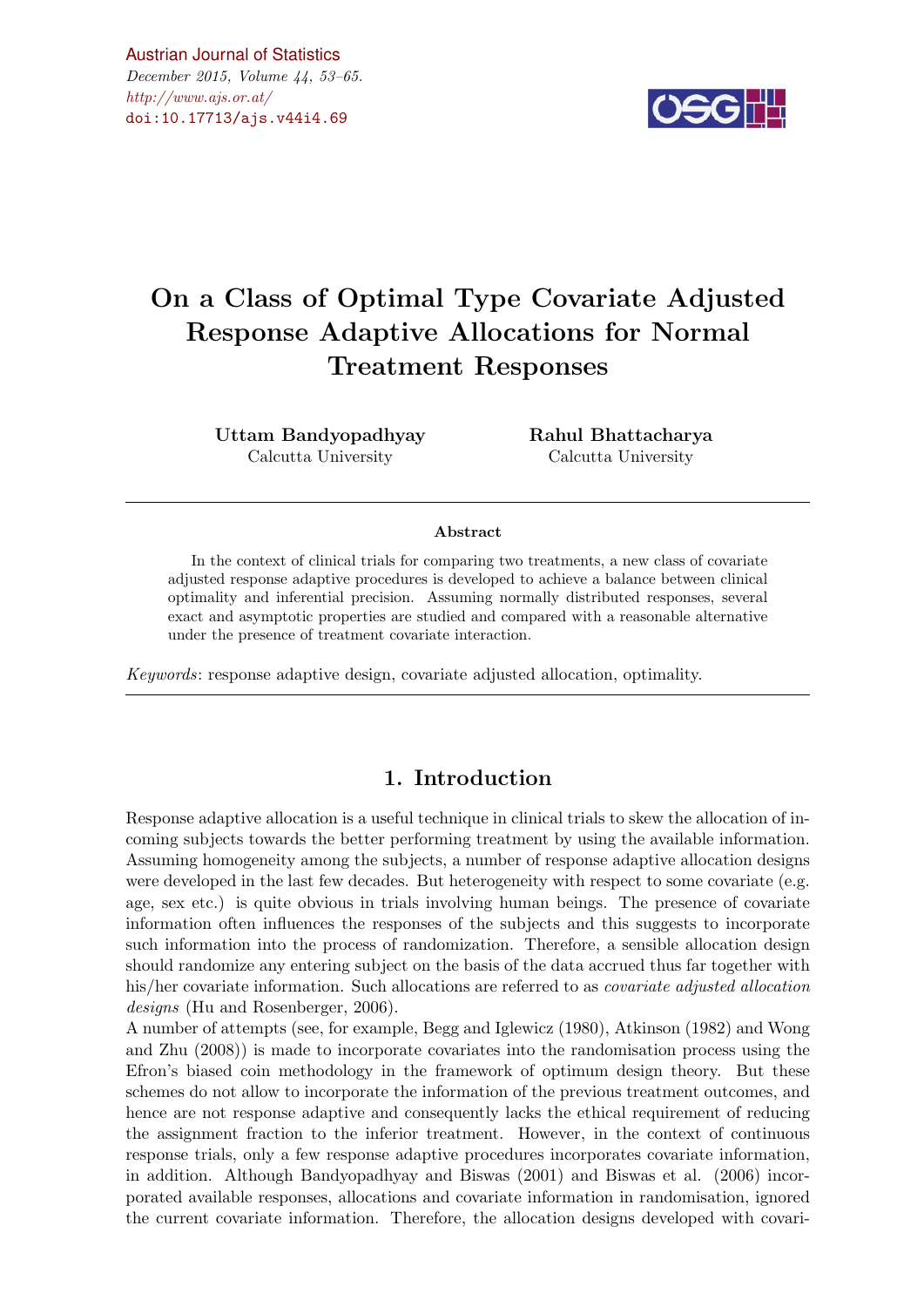ates either minimize the variability of the estimated treatment effect incorporating covariates (see, for example, Begg and Iglewicz (1980), Atkinson (1982) and Wong and Zhu (2008)) without caring allocation of patients or favour the better performing treatment for allocation (see, for example, Bandyopadhyay and Biswas (2001) and Biswas et al. (2006)) accepting a significant loss in statistical precision. Although Jennison and Turnbull (2000) provided an unified approach to find an allocation ratio as a trade off between the ethical need of optimizing a clinically relevant criteria (e.g., number of allocations to the inferior treatment, total expected response or number of failures) and preservation of power for testing the equality of treatment effects, ignored the possibility of any covariate information. Along the line of Jennison and Turnbull (2000), Biswas and Mandal (2004) made an attempt to incorporate covariate information with an aim to minimise treatment failure but ignored the assessment of the so claimed optimality. It is worth mentioning at this point that, recently Azriel et al. (2012) derived an optimal proportion considering only the maximization of power of a test of equality of treatment effects but in the context of covariate independent binary response trials.

The existence of interaction between treatments and covariates is a common phenomena in any clinical trial. But the effect of such interactions under a response adaptive set up is not explored completely. In fact, most of the works related to covariate either ignored the possibility of such interactions (e.g., Bandyopadhyay and Biswas (2001), Biswas and Mandal (2004)) or, if incorporated, avoid to assess the effect in details. However, the ethical goal consists always in assigning a greater fraction of subjects to the better performing treatment independently of the presence or absence of treatment-covariate interaction. But the only difference is that in the presence of such interactions, the benefit of the treatments depends on the kind of patients (Friedman et al. (2010)). The present work, in the presence of treatment covariate interaction, is an attempt to develop a class of target allocation proportions by combining the views of both statistician and clinician when the response variable is continuous. The relevant measures of optimality, optimal target proportions and their implementation, along with some limiting results, are all given in Section 2. In Section 3 we explore and compare the small sample properties of the proposed allocation for a hypothetical clinical trial. Section 4 concludes with a discussion of some related issues.

## 2. The proposed allocation

#### 2.1. Clinical optimality

Suppose two treatments, denoted by  $A$  and  $B$ , are under a clinical trial and the patients appear in the clinic sequentially. Each patient is treated once, the responses are immediate and a lower response indicates a favourable situation. Let  $Y_{ki}$  denote the potential outcome of the *i*th subject on treatment k,  $k = A, B$  with  $\mathbf{Z}_i$  as the associated p component vector of covariates. In practical situations either  $Y_{Ai}$  or  $Y_{Bi}$  is observed for the *i*th subject. We assume that the conditional distribution of  $Y_{ki}$  given  $\mathbf{Z}_i = \mathbf{z}$  is normal with mean  $\mu_k(\mathbf{z}) =$  $\alpha_k + \beta_k^T$ **z** and variance  $\sigma_k^2$ . We further assume that the variables  $\mathbf{Z}_i$ 's are independently and identically distributed  $(id)$  according to a p-variate distribution which is completely/partially known. However, in real clinical trials, the covariates are the measurements on some clinical characteristics of human beings (e.g. age, blood pressure, glucose level), and hence they vary within certain limits. Therefore, it is clinically meaningful to assume that the covariates  $\{Z_i, j \geq 1\}$  are uniformly bounded.

As indicated earlier, the first step in deriving an optimal allocation is to define a measure of ethical sensitivity. Treatment failures, allocations to the inferior treatment and the expected treatment responses are often used to measure the ethical sensitivity. But, before quantifying such measures, we need to define a treatment success and an effective treatment. Unlike a binary response trial, a treatment success, in the context of a continuous response trial, is not uniquely defined. However, if we look at real clinical trials to reduce hypertension,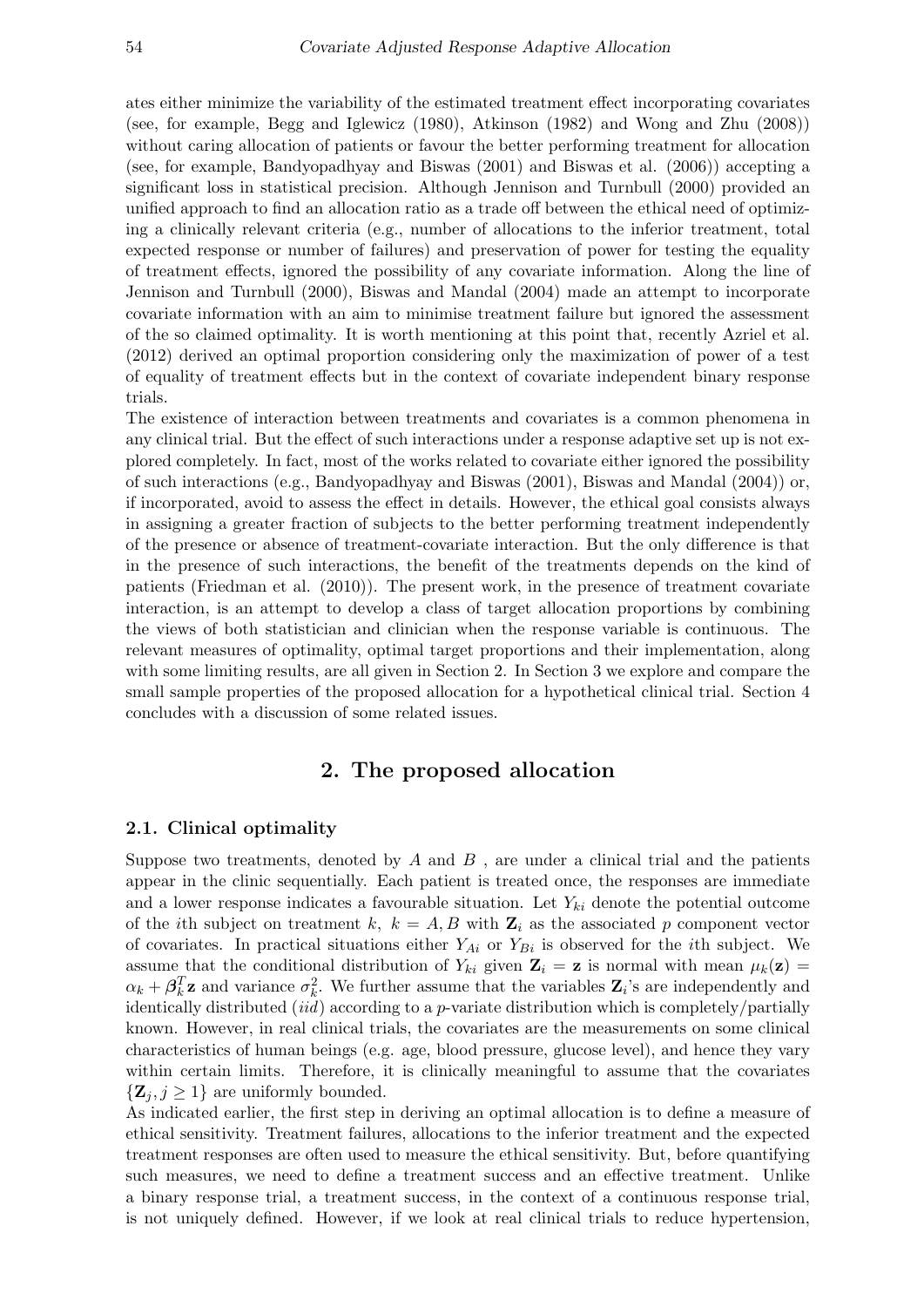blood pressure or blood sugar, we find that the response is continuous and a lower response, irrespective of the covariate value, is favourable. Therefore, if a lower response indicates a favourable situation, a treatment producing a response lower than a clinically relevant threshold can be regarded as successful. Thus treatment  $k$  is successful/beneficial for the *i*th subject if  $Y_{ki} \leq c$  for some clinically relevant threshold c. Moreover, if a lower response is favourable, treatment k is more effective for the *i*th patient than treatment  $k'$  if  $Y_{ki} < Y_{k'i}$ ,  $k \neq$ k'. Therefore, we can set the following choices of the ethical metric  $\gamma_k(\mathbf{Z})$  for treatment k:  $\gamma_{k1}(\mathbf{Z}) = P(Y_{k1} > Y_{k'1} | \mathbf{Z}), \gamma_{k2}(\mathbf{Z}) = P(Y_{k1} \ge c | \mathbf{Z}) \text{ and } \gamma_{k3}(\mathbf{Z}) = P(Y_{k1} \ge c, Y_{k1} > Y_{k'1} | \mathbf{Z}),$ where lower values are desired for any treatment k. Suppose  $n_k$  subjects are assigned to treatment  $k (= A, B)$  in a non-randomized manner and it remains to define a combined metric. However, different covariate profiles are of different importance and hence deriving a combined metric requires further consideration. For a better apprehension, assume that the covariate **Z** is categorical taking only the values  $z_1$ ,  $z_2$  and  $z_3$  with the consideration that  $z_1$  ( $z_3$ ) is the most (least) favorable covariate profile. That is,  $z_1 < z_2 < z_3$  and hence, the response of a subject with covariate profile  $z_1$  to a particular treatment is expected to be the smallest. Then an ethical metric corresponding to treatment  $k$  can be expressed as  $\sum_{j=1}^{3} w_j \gamma_k(z_j)$ , where  $w_j$  is the non-negative weight assigned to covariate profile  $z_j$ ,  $j=1,2,3$ . Since, a lower value of  $\gamma_k(z)$  indicates higher treatment effectiveness for covariate profile z,  $\gamma_k(z)$  must be increasing in z. Now, under the presence of treatment covariate interaction, treatment effectiveness depends on the covariate profile and in the current context we assume that treatment A is most effective for  $Z = z_1$  and least effective for  $Z = z_3$  but for  $Z = z_2$  both of the treatments are equally effective. Thus the relations  $\gamma_A(z_1) \leq \gamma_B(z_1)$ ,  $\gamma_A(z_2) = \gamma_B(z_2)$ and  $\gamma_A(z_3) \geq \gamma_B(z_3)$ , are natural. Although different choices of weights provide different metrics but we use  $w_j = P(Z = z_j)$ ,  $j = 1, 2, 3$  in the current work. Such a choice reduces the treatment effectiveness measure for treatment k to  $E_{\mathbf{Z}}\{\gamma_k(\mathbf{Z})\}$  and in the current work, we continue our development with this. Now, if we consider the first criterion, it can be observed that  $E_{\mathbf{Z}}\{\gamma_{A1}(\mathbf{Z})\}=P(Y_{A1}\geq Y_{B1})$  represents the probability that treatment A is inferior than treatment B. Naturally,  $n_A P(Y_{A1} \ge Y_{B1}) + n_B P(Y_{B1} \ge Y_{A1})$  can be looked upon as the expected number of assignments to the inferior treatment. Again,  $E_{\mathbf{Z}}\{\gamma_{A2}(\mathbf{Z})\}=P(Y_{A1}\geq c)$ gives the probability that treatment  $A$  is not beneficial and hence the expected number of subjects not benefited under the trial can be expressed as  $n_A P(Y_{A1} \ge c) + n_B P(Y_{B1} \ge c)$ . In a similar fashion,  $n_A P(Y_{A1} \geq Y_{B1}, Y_{A1} \geq c) + n_B P(Y_{B1} \geq Y_{A1}, Y_{B1} \geq c)$  represents the expected number of subjects assigned to the inferior and non-beneficial treatment. Therefore, a combined measure of the ethical sensitivity corresponding to any ethical metric  $\gamma_k(\mathbf{Z})$  can be expressed as

$$
G(n_A, n_B) = n_A E_{\mathbf{Z}} \left\{ \gamma_A(\mathbf{Z}) \right\} + n_B E_{\mathbf{Z}} \left\{ \gamma_B(\mathbf{Z}) \right\}.
$$

Clearly, with these choices of  $\gamma_k(\mathbf{Z})$ , minimization of  $G(n_A, n_B)$  is required to maintain the ethical requirements. Under normality of responses, the ethical metrics can be expressed as  $\gamma_{k1}(\mathbf{Z}) = \Phi\left(\frac{\mu_k(\mathbf{Z}) - \mu_{k'}(\mathbf{Z})}{\sqrt{\sigma^2 + \sigma^2}}\right)$  $\sigma_A^2 + \sigma_B^2$ and  $\gamma_{k2}(\mathbf{Z}) = \Phi\left(\frac{\mu_k(\mathbf{Z}) - c}{\sigma_k}\right)$  $\sigma_k$  . For the derivation of the third criterion, we note that the conditional (i.e. for given Z) joint distribution of  $Y_{k1}$  and  $Y_{k1} - Y_{k1}$  is bivariate normal with means  $\mu_k(\mathbf{Z})$  and  $\mu_k(\mathbf{Z}) - \mu_{k'}(\mathbf{Z})$ , variances  $\sigma_k^2$  and  $\sigma_A^2 + \sigma_B^2$  and correlation coefficient  $\zeta_k = \frac{\sigma_k}{\sqrt{\sigma_A^2 + \sigma_B^2}}$ . Hence  $\gamma_{k3}(\mathbf{Z})$  can be expressed as  $\Phi_2\left(\frac{\mu_k(\mathbf{Z})-c}{\sigma_k}\right)$  $\frac{\mu_k(\mathbf{Z})-\mu_{k'}(\mathbf{Z})}{\sigma_k}, \frac{\mu_k(\mathbf{Z})-\mu_{k'}(\mathbf{Z})}{\sqrt{\sigma^2 + \sigma^2_k}}$  $\frac{\sigma_k}{\sigma_A^2+\sigma_B^2}, \zeta_k=\frac{\sigma_k}{\sqrt{\sigma_A^2+\sigma_B^2}}$ ), where  $\Phi_2(.,.,\zeta)$  is the distribution function of a standard bivariate normal distribution with correlation coefficient  $\zeta$ . Now it is observed that  $\gamma_{k1}(\mathbf{Z})$  is sensitive to only the difference in the treatment effectiveness and  $\gamma_{k2}(\mathbf{Z})$  is sensitive only to the departure from the threshold whereas  $\gamma_{k3}(\mathbf{Z})$  is sensitive to both difference in the treatment effectiveness and the departure from the threshold.

#### 2.2. Statistical optimality

In a statistical optimal procedure one can search for an allocation rule by controlling the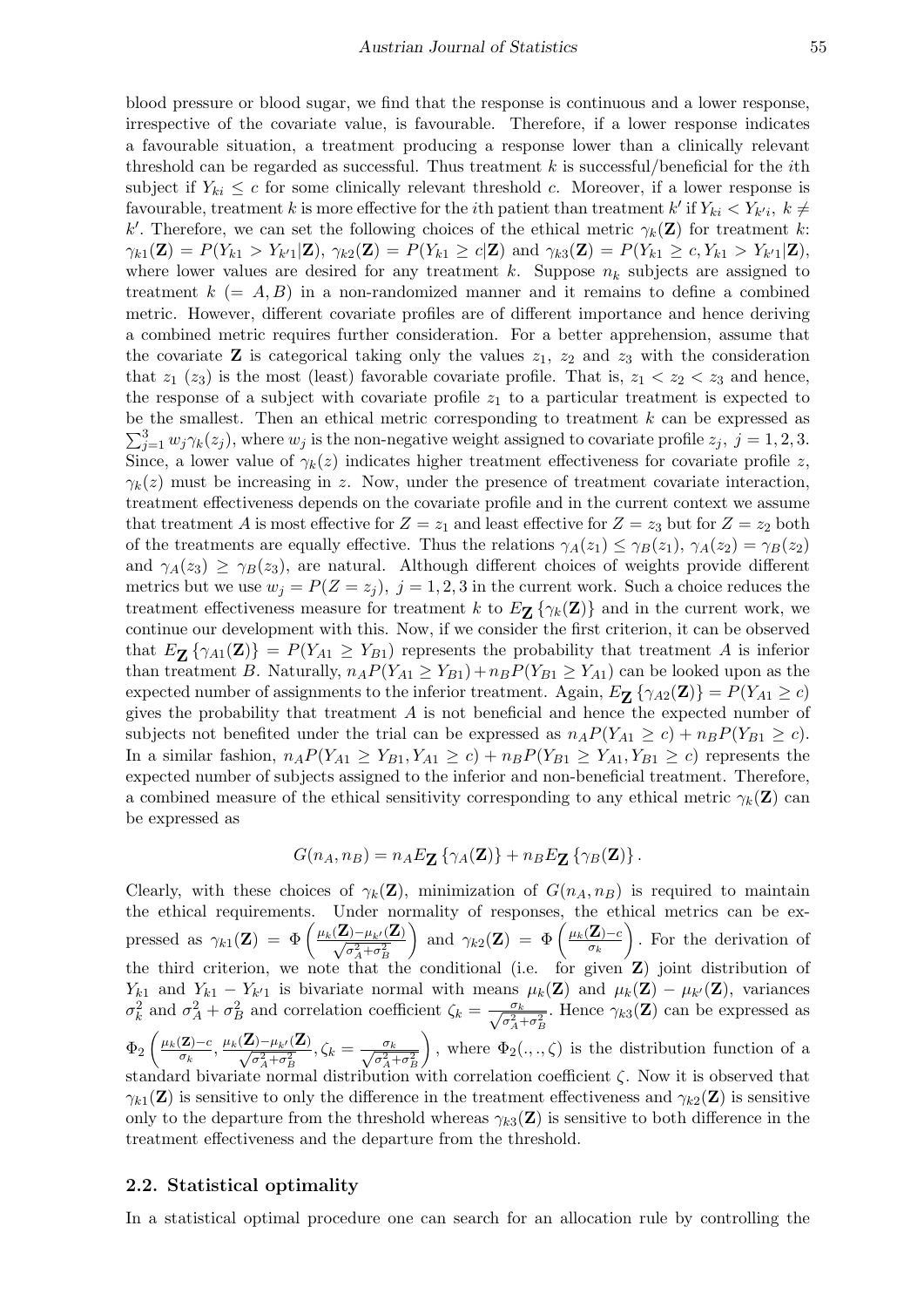variability of a distance measure between the two parameters  $\eta_A$  and  $\eta_B$ , where  $\eta_k =$  $(\alpha_k, \beta_k^T)^T$ ,  $k = A, B$ . However, the true parameters are never known in advance and hence, as an alternative, we suggest to control the variability of a relevant sample distance measure. In the current work we suggest to control the variability of the Wald type distance measure, used in testing the equality of  $\eta_A$  and  $\eta_B$ . If  $\hat{\eta}_{kn}$  denotes the maximum likelihood (ML) estimate of  $\eta_k$  based on  $n = n_A + n_B$  observations, then such distance is defined by the statistic

$$
W_n = (\hat{\boldsymbol{\eta}}_{An} - \hat{\boldsymbol{\eta}}_{Bn})^T \hat{V}_n^{-1} (\hat{\boldsymbol{\eta}}_{An} - \hat{\boldsymbol{\eta}}_{Bn}),
$$

where  $V_n$  is the ML estimate of  $V_n$ , the conditional (given all the covariate values) dispersion matrix of  $\hat{\eta}_{An} - \hat{\eta}_{Bn}$ . Under the normal response model, the conditional distribution (given all the covariate values) of  $\hat{\eta}_{An} - \hat{\eta}_{Bn}$  is  $(p+1)$  variate normal with mean vector  $\eta_A - \eta_B$ and dispersion matrix

$$
V_n = \frac{\sigma_A^2}{n_A} S_A^{-1} + \frac{\sigma_B^2}{n_B} S_B^{-1},
$$

where  $S_k = \frac{1}{n_i}$  $\frac{1}{n_k} \sum_{j=1}^{n_k} \xi_j \xi_j^T$  and  $\xi_j = (1, \mathbf{Z}_j^T)^T$  and is independent of  $\hat{V}_n$ . Then, since  $W_n$  is a quadratic form involving  $\hat{\eta}_{An} - \hat{\eta}_{Bn}$  and  $\hat{V}_n$ , the conditional variance of  $W_n$  can be expressed as (see, for example, Seber and Lee (2003))

$$
4(\boldsymbol{\eta}_A-\boldsymbol{\eta}_B)^T\hat{V}_n^{-1}V_n\hat{V}_n^{-1}(\boldsymbol{\eta}_A-\boldsymbol{\eta}_B)+2Trace(\hat{V}_n^{-1}V_n\hat{V}_n^{-1}V_n).
$$

We now assume that  $n \to \infty$  and  $\frac{n_k}{n}$  converges to a limit belonging to  $(0, 1)$ . Then, if  $E_{\mathbf{Z}_1}(\xi_1\xi_1^T)$  is positive definite,  $\widehat{V}_n$  is asymptotically equivalent in probability to  $V_n$  and hence the asymptotic variance of  $W_n$  comes out to be a decreasing function of  $\frac{\sigma_A^2}{n_A} + \frac{\sigma_B^2}{n_B}$ . Therefore, fixing the asymptotic variance of  $W_n$  or equivalently  $\frac{\sigma_A^2}{n_A} + \frac{\sigma_B^2}{n_B}$ , a statistically optimal procedure can be obtained.

#### 2.3. The optimal target

Thus we have in our hand the measures of both statistical and clinical optimality, the prerequisites to derive an optimal allocation ratio. But minimisation of  $G(n_A, n_B)$  alone provides degenerate rules and this necessitates the consideration of statistical optimality. Naturally, to find the optimal ratio  $\frac{n_A}{n_A+n_B}$ , we need to minimise  $G(n_A, n_B)$  fixing  $\frac{\sigma_A^2}{n_A} + \frac{\sigma_B^2}{n_B}$  below a suitable quantity. We, therefore, formulate the following optimization problem:

$$
\min_{n_A, n_B} \quad [n_A E_{\mathbf{Z}} \left\{ \gamma_A(\mathbf{Z}) \right\} + n_B E_{\mathbf{Z}} \left\{ \gamma_B(\mathbf{Z}) \right\}]
$$

subject to

$$
\frac{\sigma_A^2}{n_A} + \frac{\sigma_B^2}{n_B} = \kappa,
$$

where  $\kappa$  is a prefixed positive quantity. With  $\Psi_k = E_{\mathbf{Z}} \left\{ \gamma_k(\mathbf{Z}) \right\} (>0)$ , the optimal solution to the optimisation problem above is

$$
\pi_A = \left(\frac{n_A}{n_A + n_B}\right)_{opt} = \frac{\sigma_A \sqrt{\Psi_B}}{\sigma_A \sqrt{\Psi_B} + \sigma_B \sqrt{\Psi_A}}.
$$

#### 2.4. CARA allocation in practice

It is worth mentioning at this point that the presence of treatment covariate interaction implies that a treatment is not uniformly effective for every covariate profile and hence the allocation probability to a treatment must depend on the patient's covariate profile. For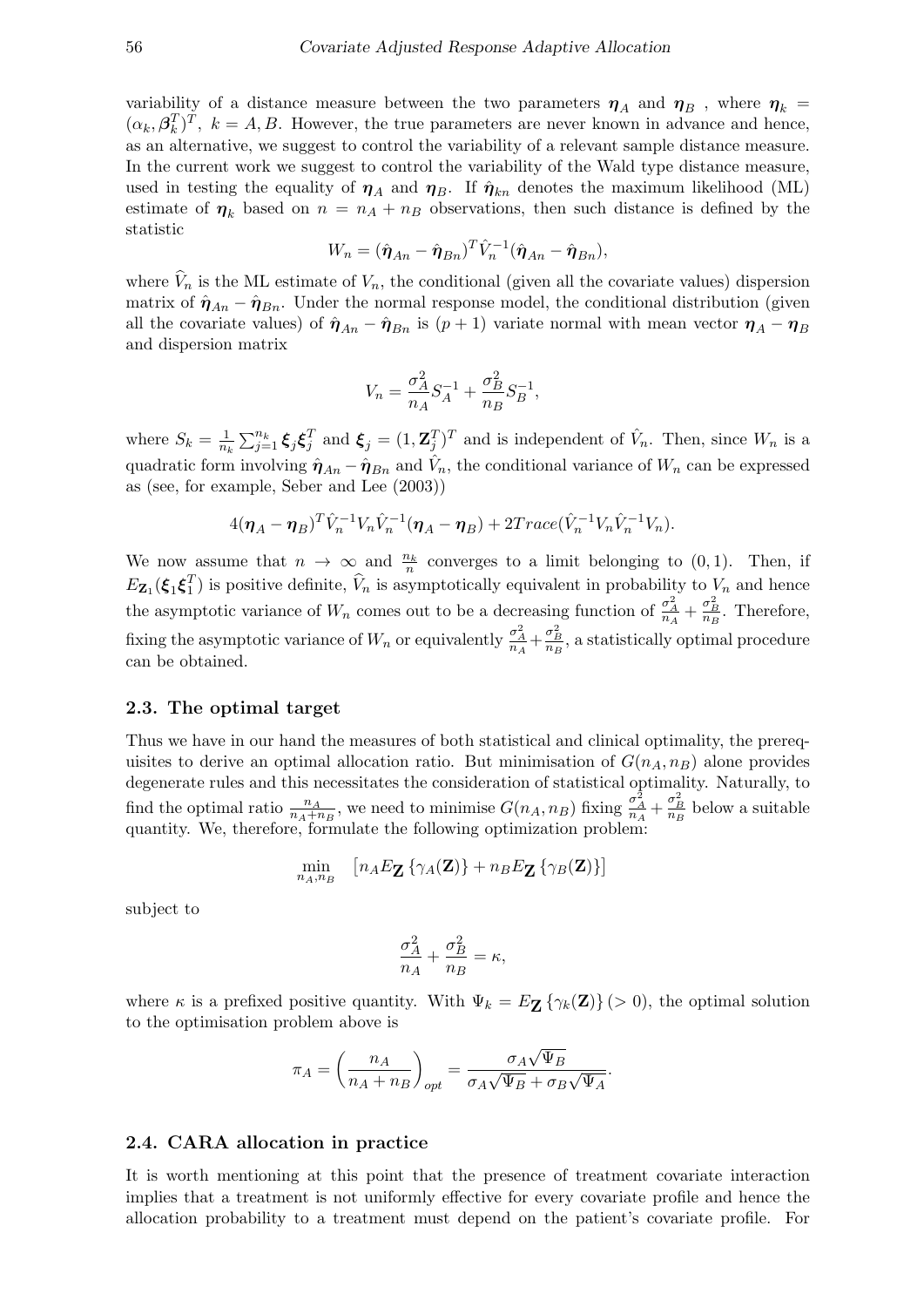example, suppose treatment A is more (less) effective than treatment B for a given covariate profile. Naturally, the allocation probability of a subject with that covariate profile must be higher (lower) for treatment A than treatment B. However, the optimal ratio  $\pi_k$  does not depend on the covariate profile Z and hence to assign patients according to their covariate profile, we need to use the current patient's covariate for his/her assignment. In most of the trials the covariate information is available at the time of randomisation, and hence it is not difficult to incorporate such information in the randomisation procedure. In addition, the optimal ratio  $\pi_k$  depends on the unknown parameter  $\boldsymbol{\theta} = (\boldsymbol{\theta}_A^T, \boldsymbol{\theta}_B^T)$  with  $\boldsymbol{\theta}_k = (\boldsymbol{\eta}_k^T, \sigma_k)^T$ and hence we need to replace them by suitable estimates. Therefore, in order to develop a reasonable randomization procedure based on the optimal ratio, we need to use the current patient's covariate and the available parameter estimates in a reasonable way. In the present work, for the assignment of the  $(i+1)$ th subject, we suggest to replace the unknown quantity  $E_{\mathbf{Z}}\{\gamma_k(\mathbf{Z})\}$  by its projection  $\hat{\gamma}_{ki}(\mathbf{Z}_{i+1})$ , where the unknown parameters are replaced by the estimates, calculated on the basis of the response, allocation and covariate data prior to the randomization of the  $(i + 1)$ th subject and **Z** by the current covariate value  $\mathbf{Z}_{i+1}$ . If  $\delta_{kj}$  is the treatment indicator of the j<sup>th</sup> subject, that is,  $\delta_{kj} = 1$  if treatment k is applied and 0 otherwise and  $\mathcal{F}_i$ ,  $i \geq 1$  denotes the information on allocations, responses and covariates up to and including the ith subject then the suggested CARA randomization corresponding to any metric  $\gamma_k(\mathbf{Z})$  can be described by the allocation probability

$$
P(\delta_{k,i+1} = 1 | \mathcal{F}_i, \mathbf{Z}_{i+1}) = \pi_{ki}(\boldsymbol{\theta}_i, \mathbf{Z}_{i+1})
$$

where  $\hat{\theta}_i$  is the ML estimate of  $\theta$  based on history of the data up to the *i*th entry of the incoming subject and

$$
\pi_{Ai}(\widehat{\boldsymbol{\theta}}_i, \mathbf{Z}_{i+1}) = 1 - \pi_{Bi}(\widehat{\boldsymbol{\theta}}_i, \mathbf{Z}_{i+1}) = \frac{\widehat{\sigma}_{Ai}\sqrt{\widehat{\gamma}_{Bi}(\mathbf{Z}_{i+1})}}{\widehat{\sigma}_{Bi}\sqrt{\widehat{\gamma}_{Ai}(\mathbf{Z}_{i+1})} + \widehat{\sigma}_{Ai}\sqrt{\widehat{\gamma}_{Bi}(\mathbf{Z}_{i+1})}}.
$$

Clearly  $\pi_{ki}(\theta_i, \mathbf{Z}_{i+1})$  is an estimate based on the available data where  $E_{\mathbf{Z}}\{\gamma_k(\mathbf{Z})\}$  is replaced by its projection  $\hat{\gamma}_{ki}(\mathbf{Z}_{i+1})$  and  $\sigma_k$  is replaced by its available estimate  $\hat{\sigma}_{ki}$ ,  $k = A, B$ . However, for implementation in practice, we need to assign an initial number  $n_0$  of subjects to each treatment arm to get the starting estimates of the parameters. For the estimation of parameters, we suggest to use sequentially updated maximum likelihood estimates. Specifically, with the response model as  $Y_{kj} \sim N(\eta_k^T \xi_j, \sigma_k^2), j \ge 1$  and observations up to stage i, the likelihood function of  $\theta$ , ignoring the constant of proportionality, can be expressed as

$$
\mathcal{L}_i(\boldsymbol{\theta}) = \mathcal{L}_i(\boldsymbol{\theta}_A) \mathcal{L}_i(\boldsymbol{\theta}_B),
$$

where

$$
log\mathcal{L}_{i}(\boldsymbol{\theta}_k)=-\frac{\sum_{j=1}^{i}\delta_{kj}}{2}log\sigma_k^2-\frac{1}{2}\sum_{j=1}^{i}\delta_{kj}\left(\frac{Y_{kj}-\boldsymbol{\eta}_k^T\boldsymbol{\xi}_j}{\sigma_k}\right)^2.
$$

Now, writing

$$
N_{ki} = \sum_{j=1}^{i} \delta_{kj}, \bar{y}_{ki} = \frac{\sum_{j=1}^{i} \delta_{kj} Y_{kj}}{N_{ki}}, \bar{Z}_{ki} = \frac{\sum_{j=1}^{i} \delta_{kj} Z_j}{N_{ki}}
$$

$$
S_{zz,i}^{(k)} = \sum_{j=1}^{i} \delta_{kj} (\mathbf{Z}_j - \bar{\mathbf{Z}}_{ki}) (\mathbf{Z}_j - \bar{\mathbf{Z}}_{ki})^T
$$

$$
\mathbf{s}_{zY,i}^{(k)} = \sum_{j=1}^{i} \delta_{kj} (\mathbf{Z}_j - \bar{\mathbf{Z}}_{ki}) Y_{kj},
$$

we can express the ML estimates based on the data available up to ith stage as

$$
\widehat{\boldsymbol{\beta}}_{ki} = S_{zz,i}^{(k)^{-1}} \mathbf{s}_{zY,i}^{(k)}, \quad \widehat{\alpha}_{ki} = \bar{Y}_{ki} - \widehat{\boldsymbol{\beta}}_{ki}^T \bar{\mathbf{Z}}_{ki}, \quad \widehat{\sigma}_{ki}^2 = \frac{1}{N_{ki}} \sum_{j=1}^i \delta_{kj} (Y_{kj} - \widehat{\alpha}_{ki} - \widehat{\boldsymbol{\beta}}_{ki}^T \mathbf{Z}_j)^2.
$$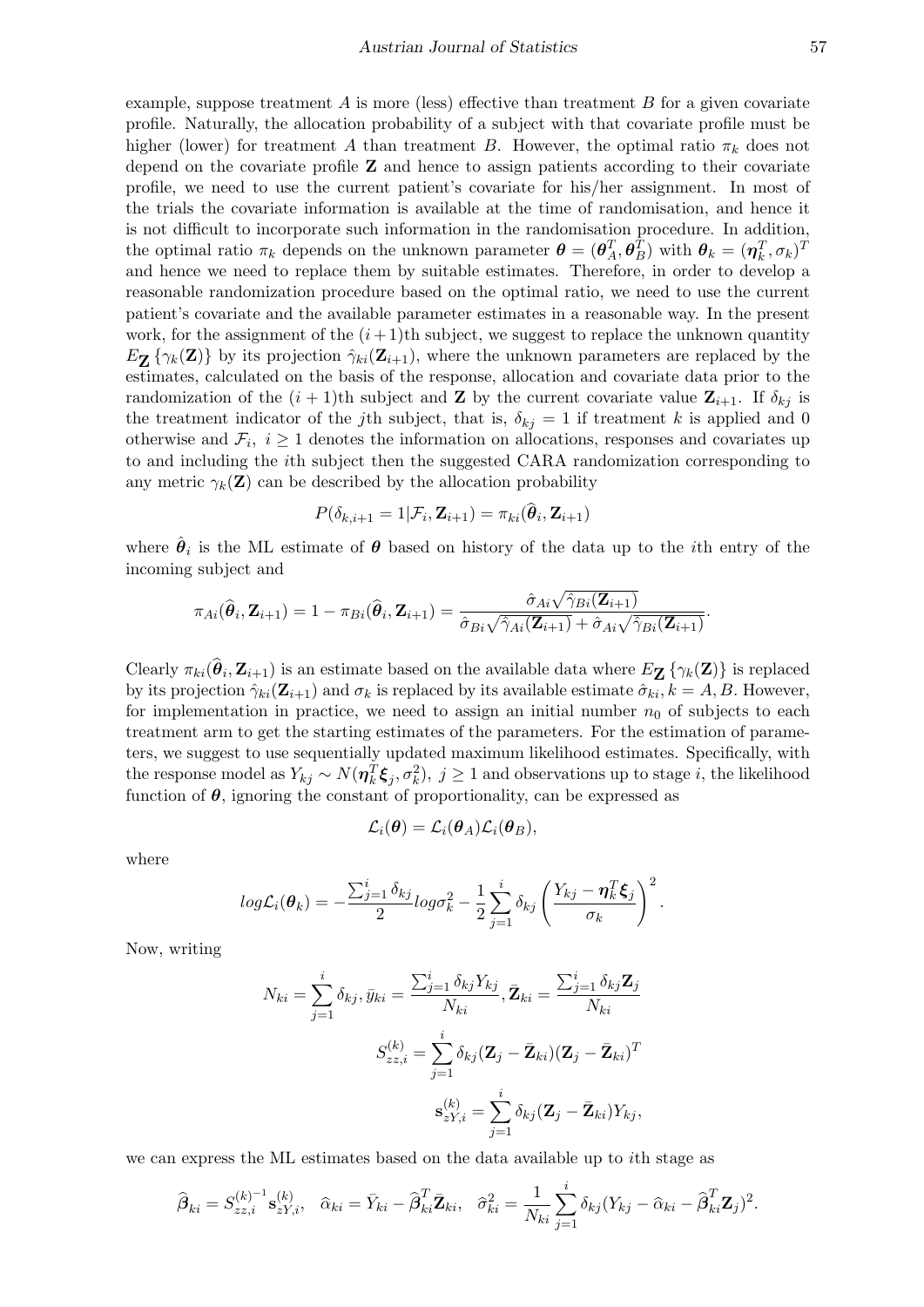Let  $\theta_{kn}$  denote the ML estimate of  $\theta_k$  based on the data available up to the nth stage. Then irrespective of any metric  $\gamma_k(\mathbf{Z})$  we have the following results, proved in Appendix A.

Result 2.1:  $As n \to \infty$ ,

$$
\boldsymbol{\theta}_{kn} \rightarrow \boldsymbol{\theta}_k
$$

almost surely,  $k = A, B$ .

Result 2.2:  $As n \to \infty$ ,

$$
\frac{N_{kn}}{n} \to E_{\mathbf{Z}_1} \pi_k(\boldsymbol{\theta}, \mathbf{Z}_1)
$$

almost surely,  $k = A, B$ .

Now to examine the extent of benefited proportion of subjects under the proposed allocation, we define the indicator variable  $F_i = \delta_{Ai} I_{[Y_{Ai} \leq c]} + \delta_{Bi} I_{[Y_{Bi} \leq c]}, i \geq 1$  for the *i*th patient. We use  $\bar{F}_n = n^{-1} \sum_{i=1}^n F_i$  as an indicative measure of the proportion benefited under the trial, which takes into account the covariate information. Then we have the following result, which is proved in Appendix B.

Result 2.3:  $As n \to \infty$ .

$$
\bar{F}_n \to \psi = E_{\mathbf{Z}_1} \left\{ \sum_{k=A,B} \pi_k(\boldsymbol{\theta}, \mathbf{Z}_1) P(Y_{k1} \leq c \mid \mathbf{Z}_1) \right\},\,
$$

almost surely.

However, the role of covariate information can be best explained if we can separate the covariate levels. For example, considering  $Z$  to be categorical, we denote the number of subjects having covariate level **z** assigned to treatment k by  $N_{kn}(\mathbf{z})$  and the corresponding total number of subjects for a given covariate level **z** by  $N_n(\mathbf{z})$ , after the completion of *n* assignments. Then we get  $\frac{N_{kn}(\mathbf{Z})}{N_n(\mathbf{Z})}$  as the the conditional proportion of subjects assigned to treatment k at  $Z = z$ . Now we have the following result, the proof of which follows from Zhang et al. (2007).

Result 2.4:  $As n \to \infty$ ,

$$
\frac{N_{kn}(\boldsymbol{z})}{N_n(\boldsymbol{z})}\rightarrow \pi_k(\boldsymbol{\theta},\mathbf{z})
$$

almost surely, for a given covariate, provided  $P(Z_1 = z) > 0$ .

In a similar fashion, the conditional proportion of subjects benefited in the trial can be expressed as  $\frac{F_n(\mathbf{Z})}{N_n(\mathbf{Z})}$ , where  $F_n(\mathbf{z})$  denote the number of subjects benefited under the trial for a given covariate category z. Proceeding as in Zhang et al. (2007), for a given covariate z, we find the almost sure limit of the conditional proportion of benefited subjects as  $\sum_{k=A,B} \pi_k(\boldsymbol{\theta}, \mathbf{z}) P(Y_{k1} \leq c \mid \mathbf{z})$ , provided  $P(\mathbf{Z}_1 = \mathbf{z}) > 0$ .

However, assessing the optimality in the presence of covariate is not only critical but also a debatable issue. In a covariate ignored procedure, optimality means achieving the optimal target proportions in the limit. But there is no real guideline on deriving and defining an optimal allocation in the presence of covariate information. The current work is a reasonable extension of the framework developed in Jennison and Turnbull (2000) to derive the optimal target proportions. Although the derivation of the optimal proportion is based on average patients but in actual implementation, the current patient's covariate is used to calculate his/her assignment probability. In particular, we suggested to replace  $E_{\mathbf{Z}}\{\gamma_k(\mathbf{Z})\}$  by its projection  $\hat{\gamma}_{ki}(\mathbf{Z}_{i+1})$  to allow the assignment probability of the  $(i + 1)$ th patient to depend on his/her covariate. This makes the allocation covariate adjusted but leads to a limiting allocation proportion which is different from the target optimal proportion. On the other hand, if one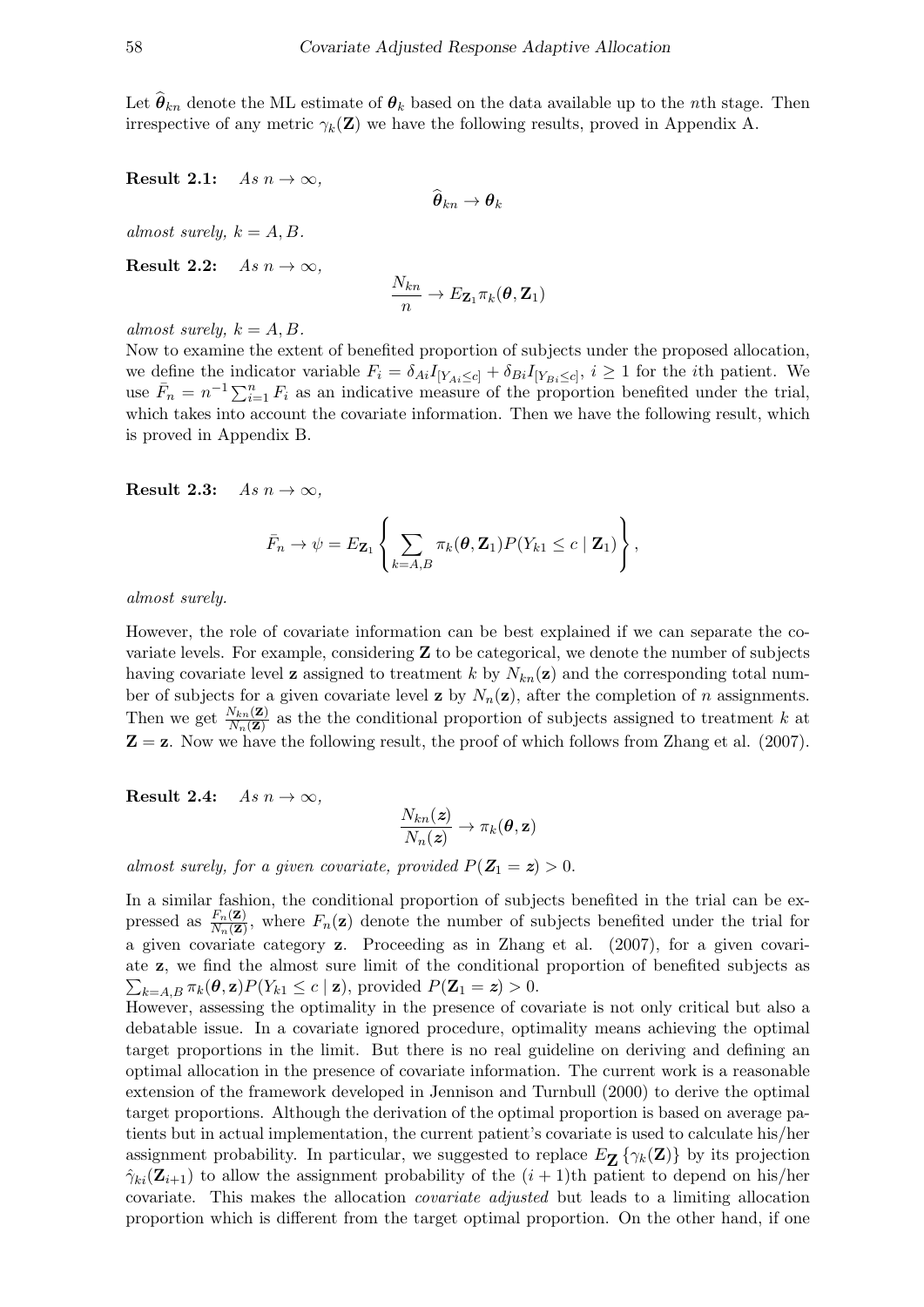replaces  $E_{\mathbf{Z}}\{\gamma_k(\mathbf{Z})\}$  by the conventional estimate  $i^{-1}\sum_{j=1}^i \hat{\gamma}_{kj}(\mathbf{Z}_j)$  for the assignment of the  $(i+1)$ th subject, the optimal target proportion  $\pi_k$  is realized in the limit and makes the allocation conventionally optimal. But in any clinical trial the ethical imperative lies in ensuring the best possible care for the subjects using all available information, and a conventionally optimal procedure does not incorporate the current patient's covariate for his/her allocation even if it is available prior to randomization and hence lacks sensibility. Naturally, the proposed allocation seemed to be more desirable than the conventionally optimal allocation in the context of a real clinical trial. In fact, we have modified the un- conditional optimal proportion  $\pi_k$  in accordance with the clinician's requirement to get the conditional (conditional on the covariate) treatment allocation probabilities and hence, refer the allocation as near or pseudo optimal.

## 3. Performance evaluation

#### 3.1. A hypothetical clinical trial

To assess the performance of the proposed allocation, we consider a hypothetical clinical trial on reducing systolic blood pressure of the patients. Since, in general, the response to a treatment of blood pressure reduction varies with age, we consider age as the only covariate and assume a realistic situation, where the experimental treatment (i.e. treatment  $A$ ) is more efficient than the Control (i.e. treatment  $B$ ) for all age groups but the effectiveness for both the treatments is the highest for the young patients, moderate for the middle aged and the lowest for the old aged. This naturally convinces the presence of a quantitative treatment-covariate interaction. The patients enter the study sequentially , their ages are noted and depending on the age they are classified either Young (age  $<$  30 years) or Middle-aged (age falls in the interval 30-60 years) or Old-aged (age > 60 years). Naturally, the effect of the treatment is expected to be the most for the young patients and the least for the old-aged patients and hence the young patient category is the most favourable (MF), the middle-aged category is only favourable (F) whereas the old-aged category is least favourable (LF). Since we are categorizing a continuous variable (i.e. age), it becomes necessary to assign appropriate values to different categories. If the relative weights of different categories are known, then one can use the well known Likert's category scaling (Garret (1966)) to determine the representative numerical values. Specifically, depending on the proportion of patients in the MF, F and LF categories, the corresponding values of the categorizing variable Z can be determined.

### 3.2. Performance measures

For the present hypothetical trial a treatment is naturally beneficial if it is capable of reducing the systolic blood pressure of the subject below the Normal limit. Recent reports (e.g. "Understanding blood pressure readings", American Heart Association, 2011; [http:](http://www.heart.org/HEARTORG/Conditions/HighBloodPressure) [//www.heart.org/HEARTORG/Conditions/HighBloodPressure](http://www.heart.org/HEARTORG/Conditions/HighBloodPressure)) reveal that a systolic blood pressure of less than 120 mmHg is defined as Normal and this suggests to take c as 120 (in mmHg), irrespective of the other prognostic factors. Being consistent with the development so far, we assume that the response of a subject assigned to treatment k has a normal distribution with mean  $\alpha_k + \beta_k z$  and constant variance  $\sigma^2$ , for given covariate value z of Z following a discrete probability distribution. Suppose the proportion of patients in the MF, F and LF categories are respectively  $\frac{1}{6}$ ,  $\frac{1}{3}$  $\frac{1}{3}$  and  $\frac{1}{2}$ . The categories are ordered and hence to run the allocation, we need to assign appropriate numerical weights to each category. Then Likert's method under the assumption of normality of age gives, respectively, the weights -1.5, -.45 and .80 for the most favourable, favourable and the least favourable categories. Thus we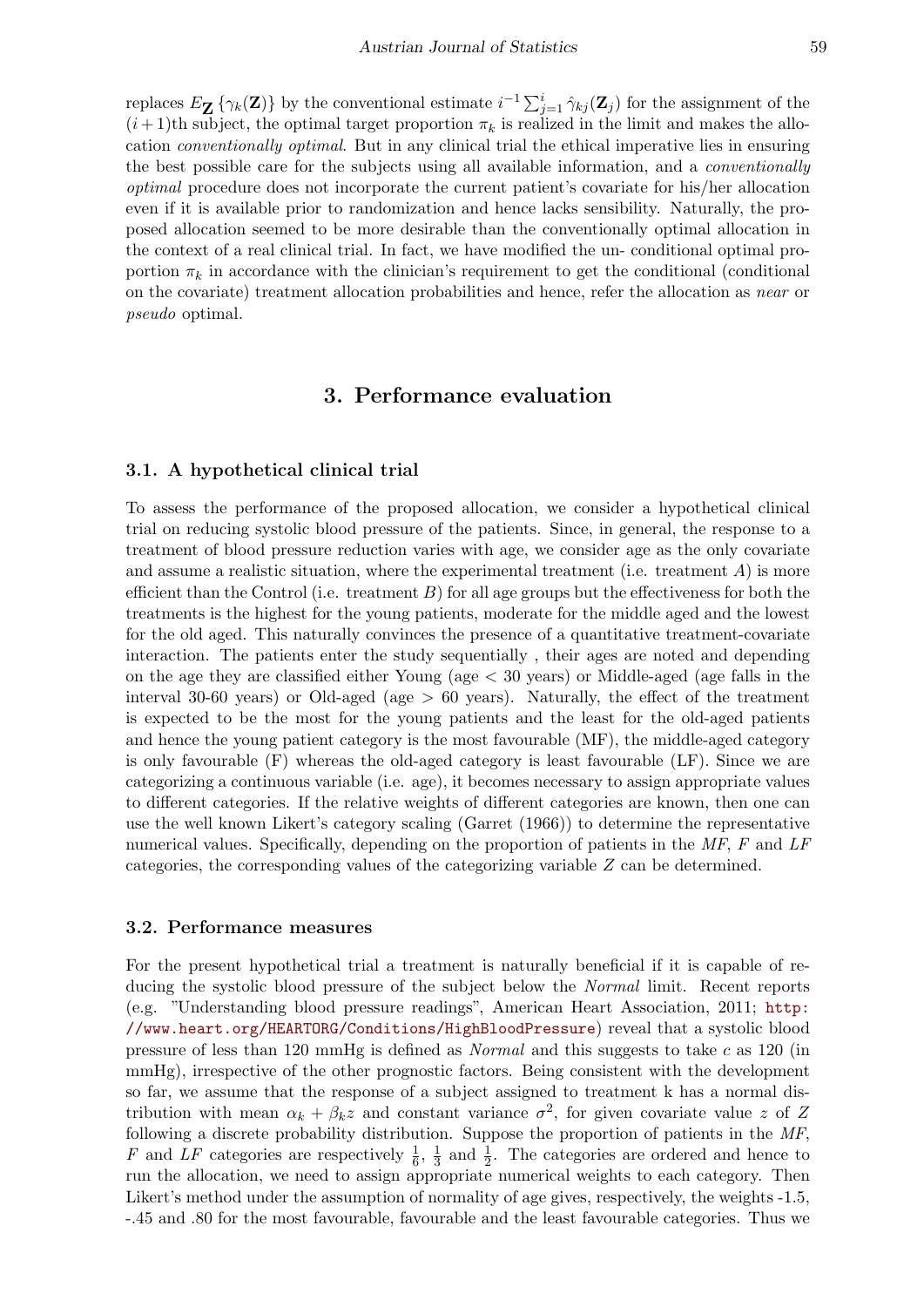.

can take

$$
Z = \begin{cases}\n-1.5 & \text{for a young patient} \\
-.45 & \text{for a middle-aged patient} \\
+.80 & \text{for an old-aged patient}\n\end{cases}
$$

with  $p_{MF} = P(Z = -1.5) = \frac{1}{6}$ ,  $p_F = P(Z = -0.45) = \frac{1}{3}$ , and  $p_{LF} = P(Z = 0.80) = \frac{1}{2}$ . For the evaluation of performance, we consider

- The overall and conditional allocation proportions to treatment A together with the standard errors.
- The overall and conditional proportions of benefited subjects together with the relevant standard errors.
- The power of a test of equality of treatment effects  $H_0$ :  $\alpha_A = \alpha_B$ ,  $\beta_A = \beta_B$ .

Now to assess the performance of the class of allocation procedures in small samples, we consider the allocation designs corresponding to each of the metrics  $\gamma_{k1}, \gamma_{k2}$  and  $\gamma_{k3}$  where the allocation design corresponding to the metric  $\gamma_{kj}$  is indicated by Dj. We, in addition, consider equiprobability randomization (denoted by D4), where either of the treatments is assigned with probability  $\frac{1}{2}$  and conduct a simulation study and calculate the sample size necessary to attain 80% power using D4 for a test of equality of treatment effects under specific alternatives and evaluate the performance at this sample size. Specifically, for each fixed **z**, we examine  $\frac{N_{kn}(\mathbf{Z})}{N_n(\mathbf{Z})}$ , the conditional proportion of allocations (CAP) to treatment k and  $\frac{F_n(\mathbf{Z})}{N_n(\mathbf{Z})}$ , the conditional proportion of subjects benefited (CBP) in the trial when the trial is conducted with n subjects. The conditional proportion of allocations to treatment A (denoted by  $CAP<sub>A</sub>$ ), expected allocation proportions to treatment A (denoted by  $EAP<sub>A</sub>$ ), the conditional and overall benefited proportions (indicated, respectively, by CBP and EBP) are also computed together with their standard errors. The relevant test statistic is  $W_n^*$ ,

which is the same as  $W_n$  except that the estimates used are obtained following the adaptive procedure with  $n_k$  replaced by the corresponding observed number  $N_{kn}$ . A larger value of  $W_n^*$ indicates possible rejection of the null hypothesis. We always take  $\alpha_B = 121, \alpha_A = 119.5$  and vary  $\sigma$ ,  $\beta_k$  and  $\mathbf{p} = (p_{MF}, p_F, p_{LF})^T$ . For the purpose of computation, we always choose  $\beta_k$ 's to ensure highest (lowest) expected response for the patients with most (least) favourable covariate categories. Now the covariate categories may be of equal as well as unequal importance. But equal proportions in p is not convincing in practice and therefore, we always assume that  $p_{MF}$  is the highest. We provide the relevant performance measures assuming unequal weights for the covariate categories in Table 1.

Remarks: As expected, the presence of treatment covariate interaction led to reasonable outcomes. Except for design  $D4$ , we observe the experience of the lowest and the highest allocation proportions by the subjects with the most favourable and the least favourable covariate category, respectively. That is, the allocation provides the safeguard to the subjects who actually needs the better therapy (i.e. patients with  $Z = 0.80$ ). The conditional proportions (both allocation and benefited) vary sensibly with both the covariate values and treatment effectiveness. However, the precision level (i.e. statistical power) decreases for all the CARA allocation designs (i.e. D1, D2 and D3) with an increase in  $\beta_B$ . In fact, the loss in power is minimum when  $\beta_A = \beta_B$  and increases with a decrease in  $\beta_A - \beta_B$ . It is interesting to note that among the CARA allocation designs, the loss in precision (i.e. statistical power) compared to  $80\%$  mark is minimum for  $D1$ . This is not surprising if we look at the corresponding CAP (or EAP) values, where lower difference in  $\beta_A - \beta_B$  indicates larger allocation towards the better treatment and with higher loss in power. However, such a loss can be compensated with the significant gain in the ethics measures. Thus we have derived a class of allocations which uses all available information, even the covariate information of the entering subject.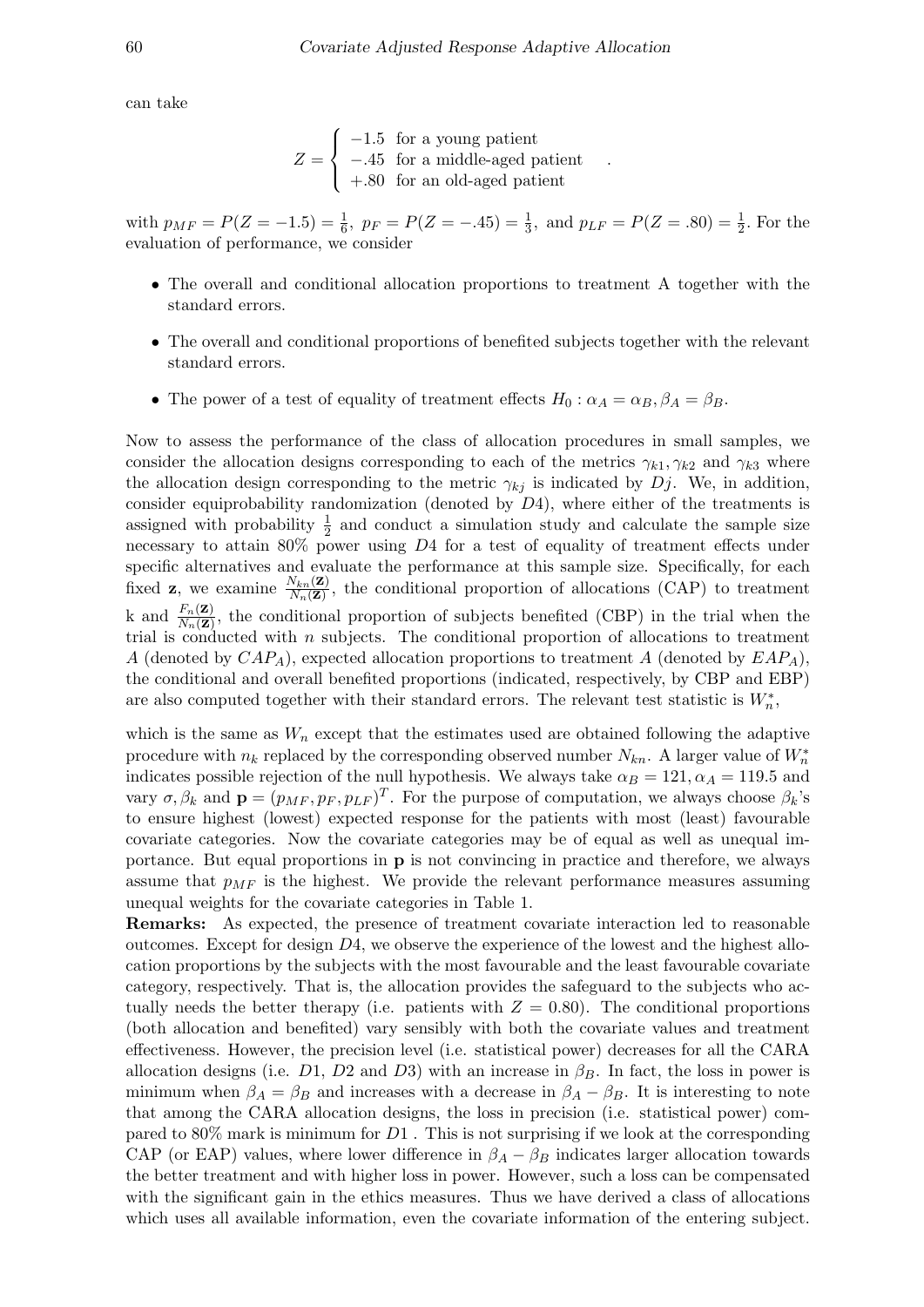| Power                               |                                | $\frac{182}{18}$        | 0.748               | 0.773             | 0.801            | 0.753                        | 0.661                     | 0.673                        | 0.798           | 0.623                | 0.307            | 0.364                                    | 0.806                        | 0.802                          | 0.784                            | 0.769              | 0.804                | 0.769                  | 0.723                              | 0.736           | 0.802                                | 0.714                 | 0.564                         | 0.598                  | 0.799             |
|-------------------------------------|--------------------------------|-------------------------|---------------------|-------------------|------------------|------------------------------|---------------------------|------------------------------|-----------------|----------------------|------------------|------------------------------------------|------------------------------|--------------------------------|----------------------------------|--------------------|----------------------|------------------------|------------------------------------|-----------------|--------------------------------------|-----------------------|-------------------------------|------------------------|-------------------|
| EBP (SD)                            |                                | (0.052)<br>0.499        | 0.051<br>0.502      | 0.052<br>0.497    | ( 0.052<br>0.489 | (0.05)<br>0.491              | 0.052<br>0.498            | $\overline{0.05}$<br>0.492   | (0.051<br>0.468 | 0.045<br>0.485       | 0.045<br>0.498   | 0.045<br>0.492                           | 0.045<br>0.439               | 0.043<br>0.506                 | 0.043<br>0.511                   | $($ 0.043<br>0.504 | (0.043)<br>0.491     | 0.497(0.042            | 0.042<br>0.505                     | 0.042<br>0.497  | 0.472(0.042)                         | $\sim 0.037$<br>0.493 | (0.037<br>0.505               | (0.038)<br>0.498       | 0.037<br>0.454    |
|                                     | È                              | 0.028<br>0.968          | 0.025<br>0.974      | 0.026<br>0.973    | 0.032<br>0.959   | (0.035)<br>0.942             | 0.031<br>0.957            | 0.032<br>0.954               | (0.044<br>0.910 | 0.035<br>0.918       | 0.030<br>0.945   | 0.033<br>0.939                           | 0.051<br>0.834               | 0.035<br>0.915                 | 0.034<br>0.923                   | (0.035)<br>0.922   | (0.039)<br>0.899     | 0.888 (0.038           | (0.037<br>0.904                    | 0.038<br>0.898  | 0.044<br>0.851                       | (0.036)<br>0.867      | (0.035)<br>0.891              | 0.881(0.037            | 0.044<br>0.794    |
| CBP (SD) with covariate profile     |                                | 0.063<br>0.116          | 0.063<br>0.118      | 0.059<br>0.102    | 0.096(0.056      | ( 0.062<br>0.122             | 0.060<br>0.121            | (0.056)<br>0.106             | 0.101(0.055     | 0.056<br>0.128       | (0.055)<br>0.127 | 0.053<br>0.114                           | 0.052<br>0.105               | $-0.061$<br>0.188              | 0.062<br>0.189                   | 0.172(0.059        | 0.165(0.058          | 0.197(0.060)           | 0.061<br>0.197                     | 0.059<br>0.185  | 0.177 (0.058                         | (0.054)<br>0.209      | 0.054<br>0.208                | $($ 0.053 $)$<br>0.199 | 0.052<br>0.195    |
|                                     | $\overline{MF}$                | 0.001<br>0.012          | 0.001<br>0.010      | 0.001<br>0.014    | 0.001<br>0.002   | 0.001<br>0.106               | 0.001<br>0.012            | 0.011<br>0.014               | 0.001<br>0.003  | 0.002<br>0.014       | 0.002<br>0.016   | 0.002<br>0.015                           | 0.002<br>0.001               | 0.01<br>0.022                  | 0.010<br>0.024                   | 0.010<br>0.028     | 0.009<br>0.002       | (0.011)<br>0.033       | 0.011<br>0.035                     | 0.010<br>0.033  | 0.012<br>0.002                       | 0.014<br>0.055        | 0.013<br>0.057                | (0.013)<br>0.054       | 0.013<br>0.005    |
| $EAP_A(SD)$                         |                                | 0.056<br>0.616          | 0.057<br>0.651      | 0.056<br>0.595    | 0.052<br>0.501   | 0.054<br>0.633               | 0.054<br>0.674            | 0.053<br>0.629               | 0.049<br>0.500  | 0.051<br>0.653       | 0.048<br>0.696   | 0.046<br>0.662                           | 0.045<br>0.499               | 0.049<br>0.605                 | 0.052<br>0.632                   | 0.048<br>.583<br>ö | $-0.043$<br>0.499    | 0.612(0.048)           | 0.051<br>0.643                     | 0.047<br>0.604  | 0.042<br>0.501                       | 0.044<br>0.621        | 0.045<br>0.656                | 0.041<br>0.626         | 0.037<br>0.500    |
|                                     | £F.                            | 0.083<br>0.622          | 0.086<br>0.693      | $-0.085$<br>0.682 | 0.076<br>0.501   | 0.079<br>0.682               | 0.076<br>0.767            | 770.0<br>0.753               | 0.500(0.074     | 0.069<br>0.753       | (0.06)<br>0.841  | 0.063<br>0.819                           | 0.066<br>0.499               | 0.071<br>0.608                 | 0.079<br>0.663                   | 0.648(0.075        | (0.063)<br>$-501$    | 0.652(0.069)           | 0.075<br>0.715                     | 0.072<br>0.693  | 500 (0.061<br>d                      | (0.061<br>0.701       | (0.062)<br>0.771              | 0.741(0.061            | (0.053)<br>0.500  |
| $CAP_A$ (SD) with covariate profile |                                | 0.091<br>0.615          | Ō.<br>0.09<br>0.617 | 0.091<br>0.528    | 0.090<br>0.500(  | $\frac{780.0}{100}$<br>0.609 | $\circ$<br>0.08<br>0.612( | (0.086)<br>$\frac{0.528}{0}$ | 0.086<br>0.499  | 2<br>(0.08)<br>0.604 | 0.606(0.081      | $^{\circ}$<br>(0.07<br>$\frac{0.523}{5}$ | $^{\circ}$<br>70.07<br>0.501 | $\rightarrow$<br>70.0<br>0.605 | $\infty$<br>$\sim 0.07$<br>0.606 | 4<br>0.531(0.07    | 4<br>(0.07<br>0.499( | LO.<br>0.593(0.07      | ò.<br>$\frac{0.07}{0.07}$<br>0.594 | က<br>0.529(0.07 | $\mathbf{\mathcal{L}}$<br>0.501(0.07 | 0.58(0.068)           | $\circ$<br>$($ 0.06<br>0.583( | LO.<br>0.526(0.06      | $-0.064$<br>0.501 |
|                                     | МF                             | $\overline{C}$<br>0.599 | 0.112<br>0.598      | 0.11<br>0.501     | 0.500(0.110)     | (0.112)<br>0.552             | $-0.114$<br>0.547         | 0.498(0.107                  | 0.500(0.106     | 0.109<br>0.482       | 0.48(0.111       | 0.500(0.099                              | 0.499(0.099)                 | 0.595(0.102                    | (0.102)<br>0.597                 | 0.503(0.096        | 0.499(0.095          | 0.542(0.103            | (0.104)<br>0.541                   | 0.501(0.093)    | 0.501(0.094)                         | 0.483(0.096           | (0.095)<br>0.481              | 0.500(0.085            | (0.084)<br>0.501  |
|                                     | Design                         |                         | $\tilde{D}$         | $\mathbf{D}3$     | $\Xi$            | $\bar{\Omega}$               | D2                        | ದಿ                           | $\Xi$           | $\bar{\mathsf{o}}$   | $\tilde{D}$      | $\overline{\mathbb{D}}$ 3                | Ă                            | $\overline{\square}$           | $\mathbf{D}2$                    | $\mathbb{C}$       | D4                   | $\Xi$                  | D2                                 | $\mathbb{D}^3$  | $\Xi$                                | គ                     | $\overline{D}$                | D3                     | $\Xi$             |
|                                     | $(n, \beta_A, \beta_B, \sigma$ | $(81, -3, -3, -3, -3)$  |                     |                   |                  | $88, -3, -2.4$               |                           |                              |                 | $112,-3,-1.8,1$      |                  |                                          |                              | $125, -3, -3, 3/2$             |                                  |                    |                      | $(134, -3, -2.4, 3/2)$ |                                    |                 |                                      | $174, -3, -1.8, 3/2$  |                               |                        |                   |

| l                              |
|--------------------------------|
| I                              |
|                                |
|                                |
| ſ                              |
|                                |
| I                              |
|                                |
| $\parallel$                    |
| ſ<br>4                         |
| i                              |
|                                |
| $\parallel$                    |
| $\overline{\phantom{a}}$<br>J  |
| Ĩ                              |
|                                |
| )<br>)<br>)<br>$\overline{ }$  |
|                                |
| ł<br>ł                         |
| $\frac{1}{\ln{1}}$             |
|                                |
| ¢<br>j<br>I                    |
| ماشىسىسى                       |
| $\frac{1}{2}$                  |
|                                |
|                                |
|                                |
|                                |
| Í<br>í.                        |
| ł                              |
| Ì                              |
| <b>A</b> A SACRED OF A         |
|                                |
| $\frac{1}{2}$                  |
|                                |
| į                              |
| J<br>ł                         |
| ĺ                              |
| ١                              |
| is case                        |
| $\vdots$                       |
|                                |
| $\vdots$                       |
|                                |
| ו<br>ו                         |
| f                              |
| .<br>.<br>.<br>J               |
| l                              |
| $\frac{1}{2}$<br>1<br>í        |
| Ę<br>i                         |
| $\frac{1}{\epsilon}$<br>ŀ<br>í |
|                                |

Figures within the parentheses indicate the corresponding standard error Figures within the parentheses indicate the corresponding standard error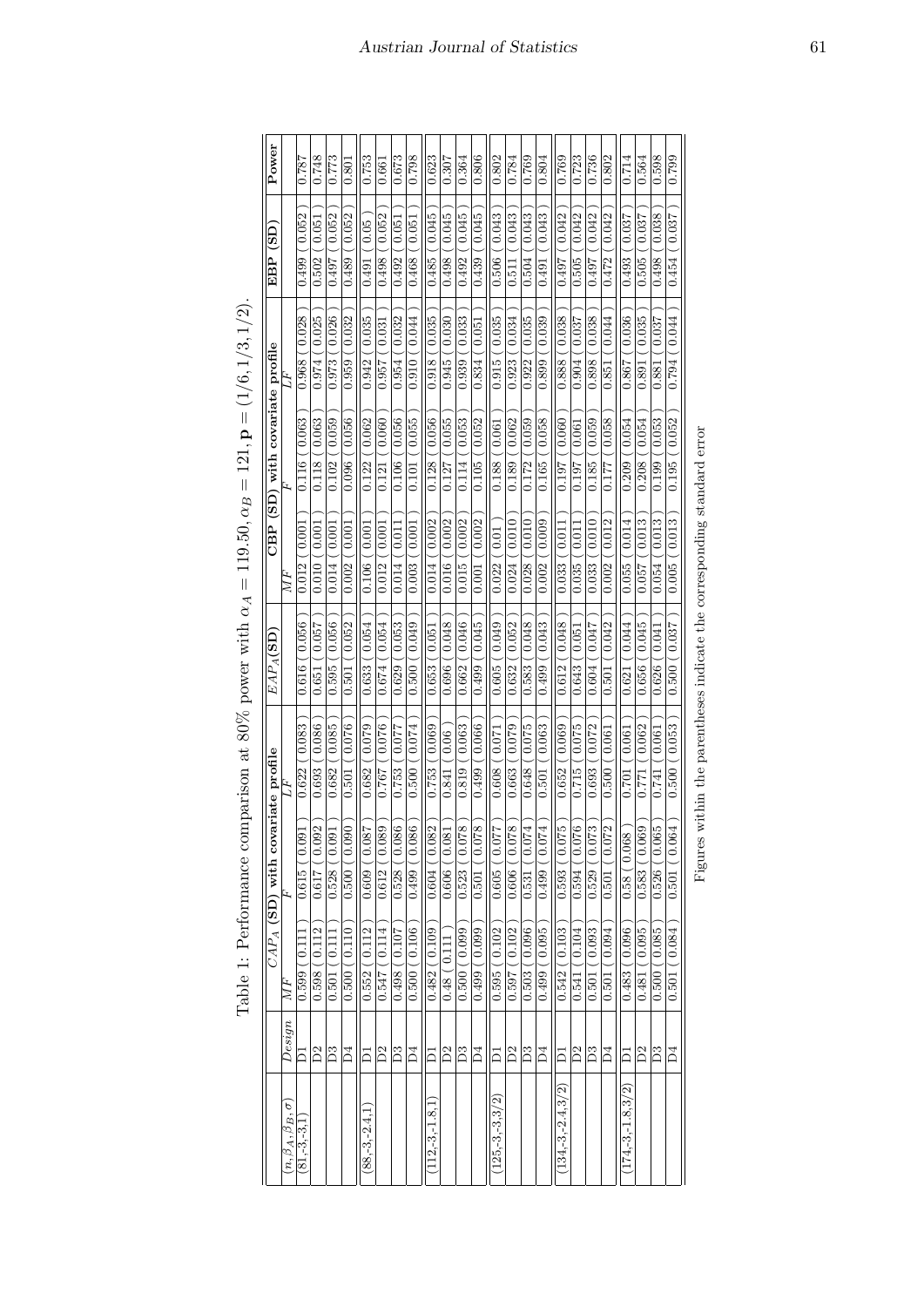Moreover it assigns subjects according to the importance of the covariate and therefore, has the ability to perform sensibly in real situations.

## 4. Concluding remarks

The development of the current work is made for two treatments assuming continuous treatment outcomes. The corresponding development with several treatments for any type of responses incorporating some additional clinically relevant issues is left for future work.

## References

- Atkinson, AC (1982). Optimum Biased Coin Designs for Sequential Clinical Trials with Prognostic Factors. Biometrika, 69, 61–67.
- Azriel D, Mandel M and Rinott Y (2012). Optimal Allocation to Maximize Power of Twosample Tests for Binary Response. Biometrika, 99, 101–113.
- Bandyopadhyay, U and Biswas, A (2001). Adaptive Designs for Normal Responses with Prognostic Factors. Biometrika, 88, 409–419.
- Begg, CB and Iglewicz, B (1980). A Treatment Allocation Procedure for Sequential Clinical Trials. Biometrics, 36, 81–90.
- Biswas, A, Huang, HH and Huang, WT (2006). Covariate-adjusted Adaptive Designs for Continuous Responses in a Phase III Clinical Trial: Recommendation for Practice. Journal of Biopharmaceutical Statistics 16, 227–239.
- Biswas, A and Mandal, S (2004). Optimal Adaptive Designs in Phase III Clinical Trials for Continuous Responses with Covariates. In mODa 7 - Advances in Model-Oriented Design and Analysis, (Eds. A. Di. Bucchianico, H.LA<sup>{</sup>lauter and H.P. Wynn), 51–58. Heidelberg: Physica-Verlag.
- Friedman, LM, Furberg, CD and DeMets, DL (2010). Fundamentals of Clinical Trials, Fourth Edition. Springer-Verlag, New York.
- Garret, HE (1966). Statistics in Psychology and Education. Longmans, Green.
- Hu, F and Rosenberger, WF (2006). The Theory of Response-adaptive Randomization in Clinical Trials. Wiley Interscience, New York.
- Jennison, C and Turnbull, BW (2000). Group Sequential Methods with Applications to Clinical Trials. Boca Raton, Florida: Chapman and Hall/CRC , Chapter 17.
- Seber, GAF and Lee, AJ (2003) Linear Regression Analysis, Second Edition. John Wiley & Sons, Inc., Hoboken, New Jersey.
- Shirayev, AN (1996). Probability, Second Edition. (Translated by R.P. Boas) Springer, New York.
- Wong, WK and Zhu, W (2008). Optimum Treatment Allocation Rules under a Variance Heterogeneity Model. Statistics in Medicine 27 4581–4595.
- Zhang, LX, Hu, F, Cheung, SH and Chan, WS (2007). Asymptotic Properties of Covariateadjusted Response-adaptive Designs. Annals of Statistics 35 1166–1182.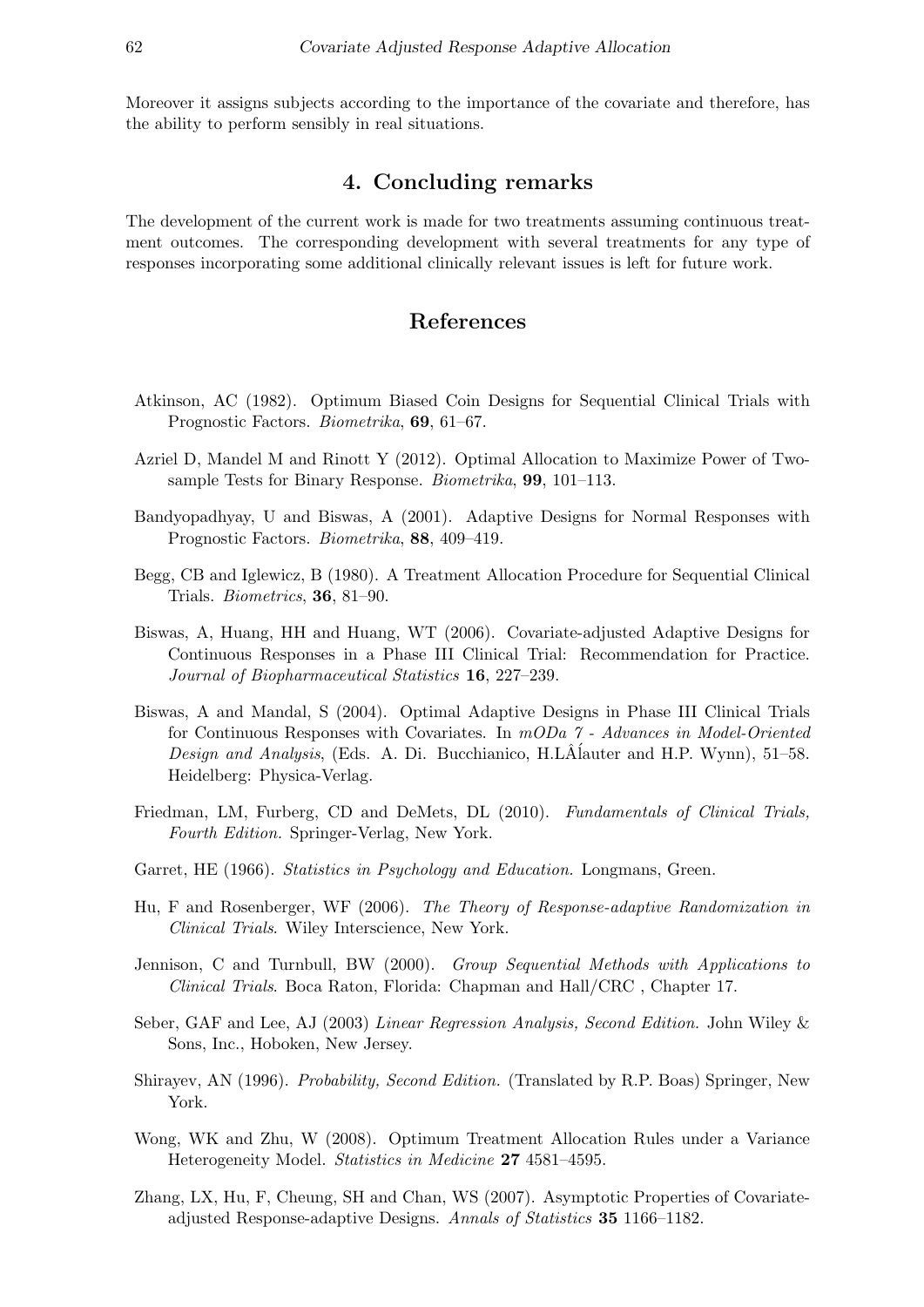Zhang, LX and Hu, F (2009). A New Family of Covariate-adjusted Response-adaptive Designs and Their Properties. Applied Mathematical Journal of Chinese Universities 24 1–13.

## Appendix A

**Proof of Result 2.1:** We note that the ML estimator  $\hat{\theta}_{kn}$  is a solution to the equation

$$
\frac{\partial log\mathcal{L}_n(\boldsymbol{\theta}_k)}{\partial \boldsymbol{\theta}_k} = \mathbf{0}.
$$

Since  $\{Z_j, j \geq 1\}$  are assumed uniformly bounded, under the normal response model it follows from the Corollary 3.1 of Zhang and Hu(2009) that for  $\epsilon > 0$  small enough

$$
log\mathcal{L}_n(\boldsymbol{\theta}_k^*) < log\mathcal{L}_n(\boldsymbol{\theta}_k)
$$

with probability 1 whenever  $|| \theta_k^* - \theta_k || = \epsilon$  and n is large enough. This in turn implies

$$
\widehat{\boldsymbol\theta}_{kn} \to \boldsymbol\theta_k
$$

almost surely as  $n \to \infty$ . Hence the strong consistency of the parameters under the response adaptive set up is established.  $\Box$ 

**Proof of Result 2.2:** It is easy to observe that  $\hat{\eta}_{kn}$ , the ML estimate of  $\eta_k$ , satisfies the equation

$$
\sum_{j=1}^n \delta_{kj} (Y_{kj} - \widehat{\boldsymbol{\eta}}_{kn}^T \boldsymbol{\xi}_j) \boldsymbol{\xi}_j = \mathbf{0},
$$

which can be rewritten as

$$
\sum_{j=1}^n \delta_{kj} (Y_{kj} - \boldsymbol{\eta}_k^T \boldsymbol{\xi}_j) \boldsymbol{\xi}_j + \sum_{j=1}^n \delta_{kj} (\boldsymbol{\xi}_j^T \boldsymbol{\eta}_k - \boldsymbol{\xi}_j^T \widehat{\boldsymbol{\eta}}_{kn}) \boldsymbol{\xi}_j = \mathbf{0}.
$$

Therefore,  $\hat{\eta}_{kn}$  satisfies the following equation

$$
\frac{1}{n}\sum_{j=1}^{n}\delta_{kj}\xi_j\xi_j^T(\widehat{\boldsymbol{\eta}}_{kn}-\boldsymbol{\eta}_k)=\frac{1}{n}\sum_{j=1}^{n}\delta_{kj}(Y_{kj}-\boldsymbol{\eta}_k^T\xi_j)\xi_j.
$$
 (A.1)

It can be observed that the matrices

$$
A_j = \sum_{i=1}^j \frac{1}{i} \boldsymbol{\xi}_i \boldsymbol{\xi}_i^T \left\{ \delta_{ki} - E(\delta_{ki} | \mathcal{F}_{i-1}) \right\}, j \ge 1
$$

and the vectors

$$
\mathbf{b}_{j} = \sum_{i=1}^{j} \frac{1}{i} [\delta_{ki}(Y_{ki} - \boldsymbol{\eta}_k^T \boldsymbol{\xi}_i) \boldsymbol{\xi}_i - E \left\{ \delta_{ki}(Y_{ki} - \boldsymbol{\eta}_k^T \boldsymbol{\xi}_i) \boldsymbol{\xi}_i | \mathcal{F}_{i-1} \right\}], j \ge 1
$$

are both martingales. Now noting the fact that  $|\delta_{ki} - E(\delta_{ki}|\mathcal{F}_{i-1})| \leq 1$  and using the martingale property, we get

$$
E[Trace(A_jA_j^T)] \leq E_{\mathbf{Z}_1}[Trace(\boldsymbol{\xi}_1\boldsymbol{\xi}_1^T)]^2 \sum_{i=1}^{\infty} \frac{1}{i^2}
$$

and

$$
E[Trace(\mathbf{b}_j \mathbf{b}_j^T)] \leq \sigma_k^2 E_{\mathbf{Z}_1}[Trace(\boldsymbol{\xi}_1 \boldsymbol{\xi}_1^T)] \sum_{i=1}^{\infty} \frac{1}{i^2}, k = A, B
$$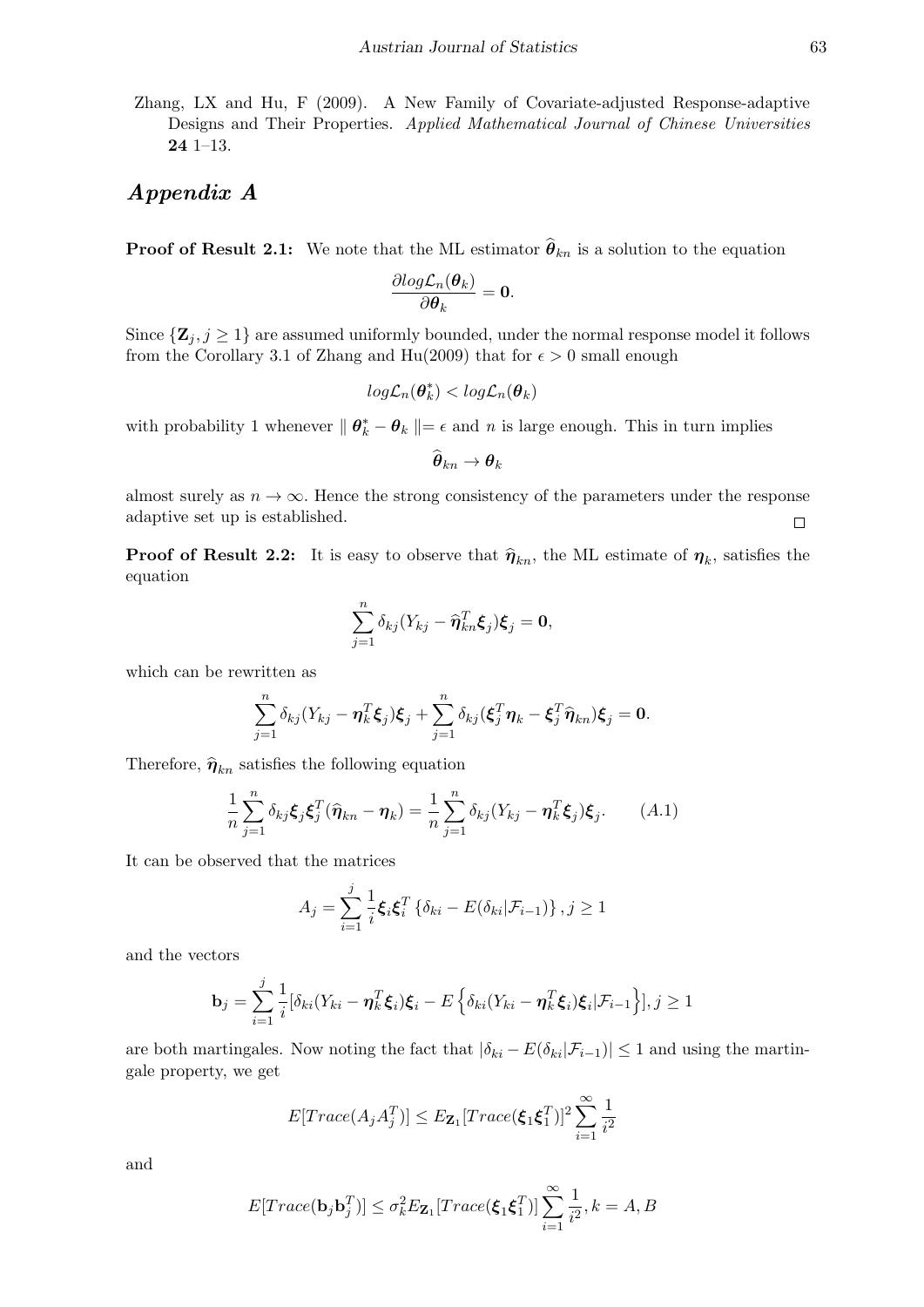for every  $j \geq 1$ . Since  $\{Z_j, j \geq 1\}$  are uniformly bounded and the response variances are finite, the right hand members of the above two inequalities are both finite. Thus using  $L_2$ martingale convergence theorem together with Kronecker's lemma (see, for example, Theorem 4 of Shirayev(1996),pp.519), we have as  $n \to \infty$ 

$$
\frac{1}{n}\sum_{j=1}^{n}\left\{\delta_{kj}\boldsymbol{\xi}_{j}\boldsymbol{\xi}_{j}^{T}-E(\delta_{kj}\boldsymbol{\xi}_{j}\boldsymbol{\xi}_{j}^{T}|\mathcal{F}_{j-1})\right\}\rightarrow 0^{p+1\times p+1}
$$

and

$$
\frac{1}{n}\sum_{j=1}^n\left[\delta_{kj}(Y_{kj}-\boldsymbol{\eta}_k^T\boldsymbol{\xi}_j)\boldsymbol{\xi}_j-E\left\{\delta_{kj}(Y_{kj}-\boldsymbol{\eta}_k^T\boldsymbol{\xi}_j)\boldsymbol{\xi}_j|\mathcal{F}_{j-1}\right\}\right]\rightarrow\mathbf{0}
$$

almost surely. Since

$$
E(\delta_{kj}|\mathcal{F}_{j-1}, \mathbf{Z}_j) = \pi_{kj}(\widehat{\boldsymbol{\theta}}_{j-1}, \mathbf{Z}_j),
$$

we have

$$
E(\delta_{kj}\boldsymbol{\xi}_j\boldsymbol{\xi}_j^T|\mathcal{F}_{j-1})-E_{\mathbf{Z}_1}\left\{\pi_{kj}(\widehat{\boldsymbol{\theta}}_{j-1},\mathbf{Z}_1)\boldsymbol{\xi}_1\boldsymbol{\xi}_1^T\right\}=0.
$$

Further, as  $\pi_k(\theta, \mathbf{Z})$  is continuous in  $\theta$  for fixed  $\mathbf{Z}$ , it follows from the strong consistency of  $\widehat{\boldsymbol{\theta}}_n$  that as  $n \to \infty$ 

$$
\frac{1}{n}\sum_{j=1}^n E_{\mathbf{Z}_1}\left\{\pi_{kj}(\widehat{\boldsymbol{\theta}}_{j-1},\mathbf{Z}_1)\boldsymbol{\xi}_1\boldsymbol{\xi}_1^T\right\} \to I_{\pi k}(\boldsymbol{\theta})
$$

almost surely, where

$$
E_{\mathbf{Z}_1}\left\{\pi_k(\boldsymbol{\theta},\mathbf{Z}_1)\boldsymbol{\xi}_1\boldsymbol{\xi}_1^T\right\}=I_{\pi k}(\boldsymbol{\theta}), k=A, B.
$$

Hence, assuming  $I_{\pi k}(\theta)$  to be non-singular, equation (A.1) implies

$$
(\widehat{\boldsymbol{\eta}}_{kn} - \boldsymbol{\eta}_k) - I_{\pi k}^{-1}(\boldsymbol{\theta}) \frac{1}{n} \sum_{j=1}^n \delta_{kj} (Y_{kj} - \boldsymbol{\eta}_k^T \boldsymbol{\xi}_j) \boldsymbol{\xi}_j \to \mathbf{0}
$$

almost surely, $k=A$ , B. Thus the required conditions of Theorem 2.1 of Zhang et al.(2007) are satisfied if we take

$$
h_{kj}(Y_{kj}, \boldsymbol{\xi}_j) = I_{\pi k}^{-1}(\boldsymbol{\theta})(Y_{kj} - \boldsymbol{\eta}_k^T \boldsymbol{\xi}_j) \boldsymbol{\xi}_j,
$$

where  $E\left\{(Y_{kj}-\eta_k^T \xi_j)\xi_j|\mathbf{Z}_j\right\}=0$  for any j, k=A,B. In a similar fashion, it follows that as  $n \to \infty$ 

$$
(\widehat{\sigma}_{kn} - \sigma_k) - I_{\pi k}^{* - 1}(\boldsymbol{\theta}) \frac{1}{n} \sum_{j=1}^n \delta_{kj} \left\{ \frac{(Y_{kj} - \boldsymbol{\eta}_k^T \boldsymbol{\xi}_j)^2}{\sigma_k^3} - \frac{1}{\sigma_k} \right\} \to 0
$$

almost surely, where

$$
I^*{}_{\pi k}(\boldsymbol{\theta}) = \frac{2}{\sigma_k^2} E_{\mathbf{Z}_1} \left\{ \pi_k(\boldsymbol{\theta}, \mathbf{Z}_1) \right\}
$$

is non-singular, k=A,B. Thus the required conditions of Theorem 2.1 of Zhang et al. (2007) are satisfied with

$$
h_{kj}(Y_{kj}, \xi_j) = I^*_{\pi k}^{-1}(\boldsymbol{\theta}) \left\{ \frac{(Y_{kj} - \boldsymbol{\eta}_k^T \xi_j)^2}{\sigma_k^3} - \frac{1}{\sigma_k} \right\}, j = 1, 2, ...
$$